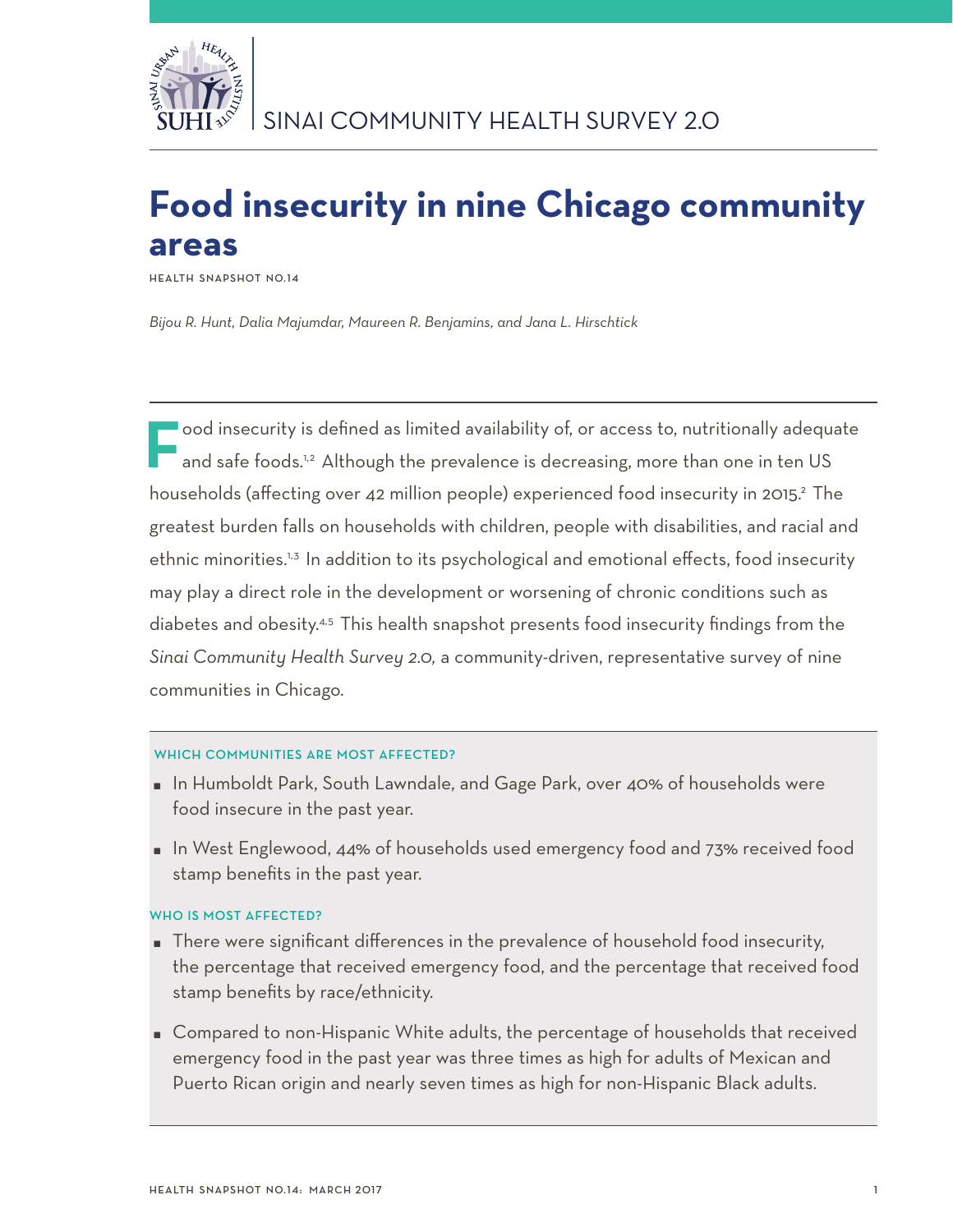

# Figure 1: **Prevalence of household food insecurity in past year by community area**

*Sampled West Town community area west of Western Avenue only Restricted to one adult respondent per household*

us data source: *US Census Bureau, Current Population Survey Food Security Supplement, 2015* 

- $\blacksquare$  In the nine communities surveyed, the prevalence of household food insecurity in the past year ranged from a high of 46% in Humboldt Park to a low of 7% in Norwood Park.
- Over 40% of households in Humboldt Park, South Lawndale, and Gage Park were food insecure in the past year.

# Figure 2: **Prevalence of household food insecurity in past year by race/ethnicity**



prevalence (standard error)

us data source: *US Census Bureau, Current Population Survey Food Security Supplement, 2015 Rao-Scott Chi-Square p-value < 0.0001*

- There was a statistically significant difference in the prevalence of household food insecurity by race/ethnic group, which was highest for non-Hispanic Black adults (41%) and lowest for non-Hispanic White adults (14%).
- Compared to non-Hispanic White adults, the prevalence of household food insecurity was twice as high for adults of Mexican and Puerto Rican origin and nearly three times as high for non-Hispanic Black adults.

*Restricted to one adult respondent per household*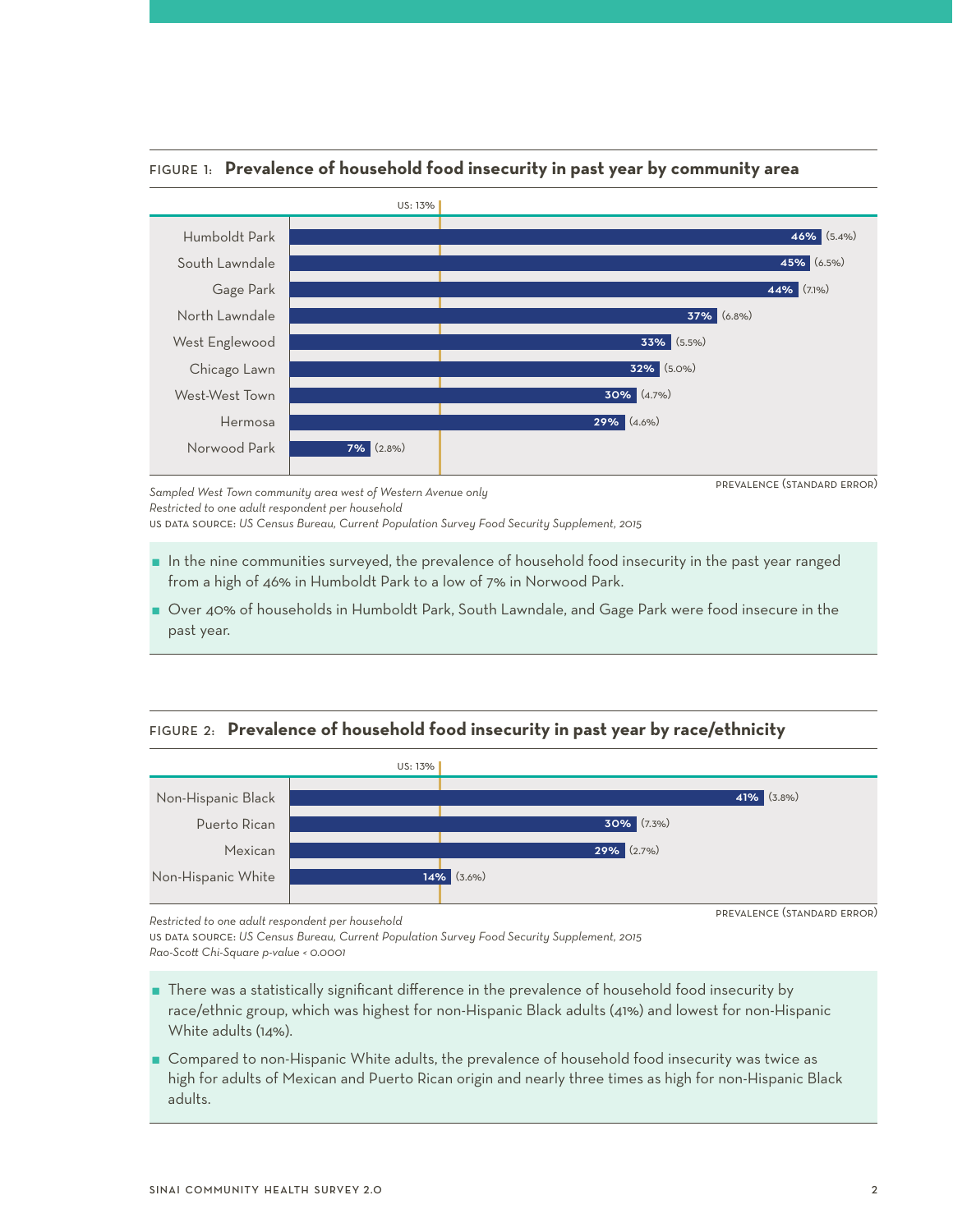

#### Figure 3: **Percent that used emergency food in past year by community area**

*Sampled West Town community area west of Western Avenue only Restricted to one adult respondent per household No national comparison data available*

 The percentage of households that received emergency food in the past year ranged from a high of 44% in West Englewood to a low of 4% in Gage Park.

Figure 4: **Percent that used emergency food in past year by race/ethnicity**



*Restricted to one adult respondent per household No national comparison data available*

*Rao-Scott Chi-Square p-value < 0.0001* 

- There was a statistically significant difference in the percentage of households that received emergency food in the past year by race/ethnic group, which was highest for non-Hispanic Black adults (34%) and lowest for non-Hispanic White adults (5%).
- **Compared to non-Hispanic White adults, the percentage of households that received emergency food** in the past year was three times as high for adults of Mexican and Puerto Rican origin and nearly seven times as high for non-Hispanic Black adults.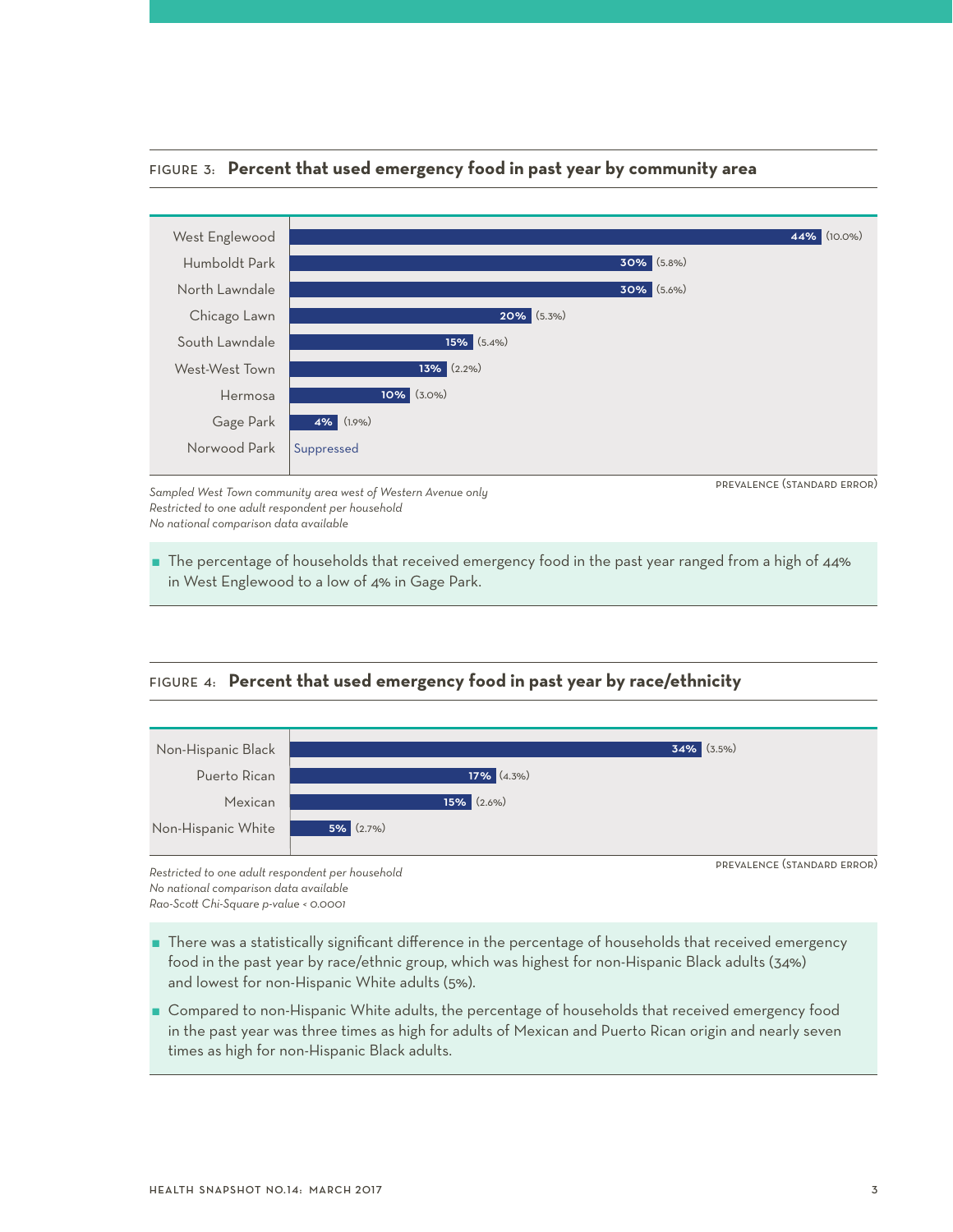

#### Figure 5: **Percent that received food stamp benefits in past year by community area**

*Sampled West Town community area west of Western Avenue only Restricted to one adult respondent per household No national comparison data available*

The percentage of households that received food stamp benefits in the past year ranged from a high of 73% in West Englewood to a low of 31% in west-West Town.

In West Englewood, nearly three out of four households received food stamp benefits in the past year.

# Figure 6: **Percent that received food stamp benefits in past year by race/ethnicity**



*Restricted to one adult respondent per household No national comparison data available Rao-Scott Chi-Square p-value < 0.0001* 

- There was a statistically significant difference in the percentage of households that received food stamp benefits in the past year by race/ethnic group, which was highest for non-Hispanic Black adults (63%) and lowest for non-Hispanic White adults (14%).
- **Compared to non-Hispanic White adults, the percentage of households that received food stamp** benefits in the past year was nearly three times as high for adults of Mexican and Puerto Rican origin and over four times as high for non-Hispanic Black adults.